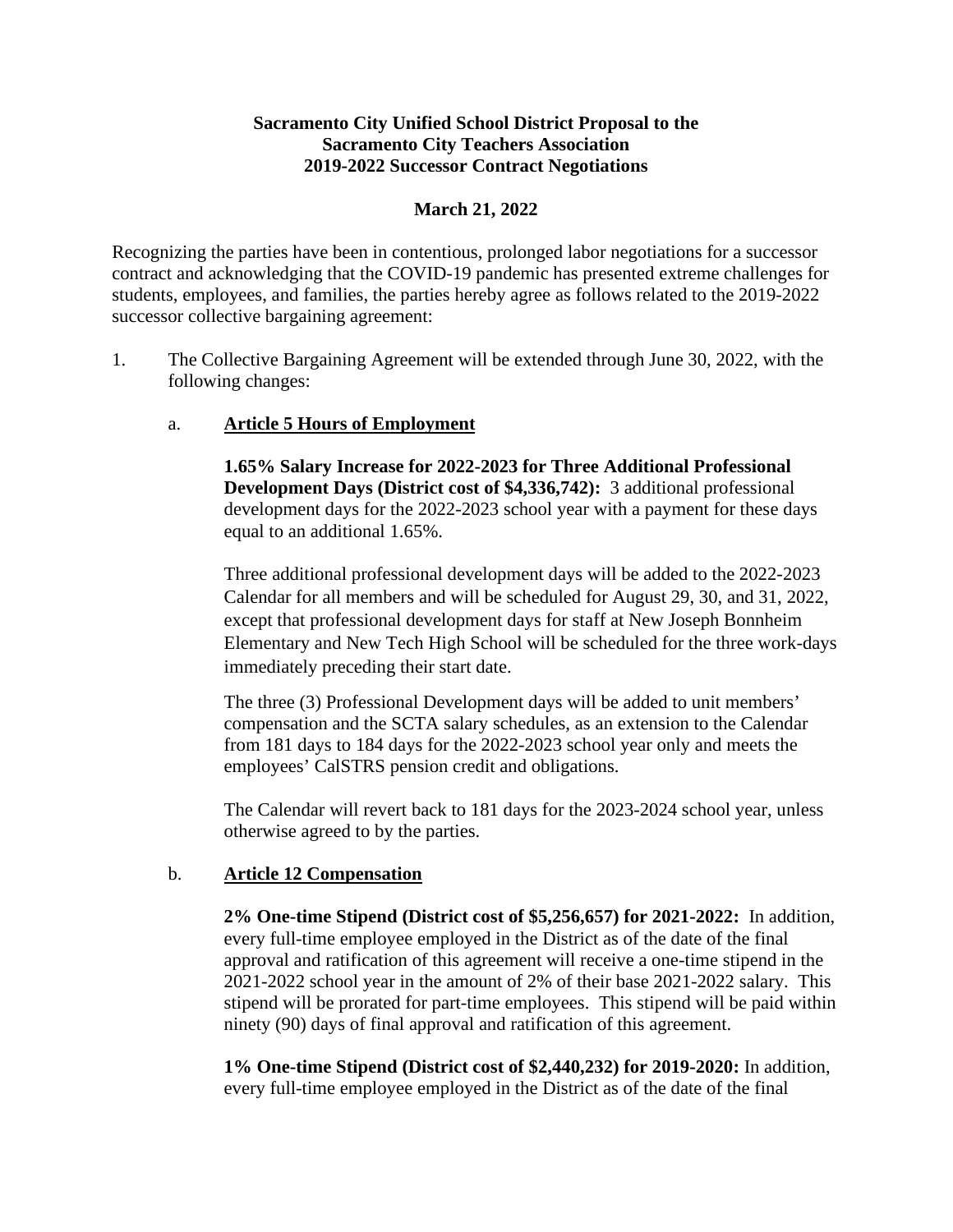approval and ratification of this agreement will receive a one-time stipend in the 2021-2022 school year in the amount of 1% of their base 2019-2020 salary. This stipend will be prorated for part-time employees. This stipend will be paid within ninety (90) days of final approval and ratification of this agreement.

**1% One-time Stipend (District cost of \$2,470,694) for 2020-2021:** In addition, every full-time employee employed in the District as of the date of the final approval and ratification of this agreement will receive a one-time stipend in the 2021-2022 school year in the amount of 1% of their base 2020-2021 salary. This stipend will be prorated for part-time employees. This stipend will be paid within ninety (90) days of final approval and ratification of this agreement.

**2% Ongoing Salary Increase (District cost of \$5,256,657):** The salary schedule will be increased as follows based on health benefit savings.

19-20 See above one-time stipend 20-21 See above one-time stipend 21-22 2% ongoing across the board

**\$2,000 Signing Bonus:** Any new employee hired into a certificated position in the SCTA bargaining unit for the 2022-2023 school year and on or before September 15, 2022, will be eligible for a \$2,000 signing bonus. In order to receive the signing bonus, the employee must provide service to the District for the entire 2022-2023 school year and the stipend will be paid on or before July 30, 2023.

# c. **Article 13 Employee Benefits**

**100% Fully Paid Benefits in the Current Kaiser Plan at all levels (employee, two-party, and family):** District contribution at 100% of the Kaiser Plan rate at all levels.

**\$250/month Cash-in-Lieu of Health Benefits:** Cash in lieu in an amount of \$250 per month for employees who provide proof of other health benefit coverage.

- 2. **No Other Contract Changes:** All other terms of the July 1, 2016 to June 30, 2019 contract shall remain in full force and effect.
- 3. **Commitment to Start Negotiations on New Contract:** The parties will agree to resume negotiations for the successor contract on or before May 1, 2022, with the shared goal of reaching agreement as soon as possible. The parties will meet not less than twice a month to make progress toward this goal. It is understood that the parties reserve the right to maintain their respective bargaining positions on all issues when negotiations resume for a successor contract.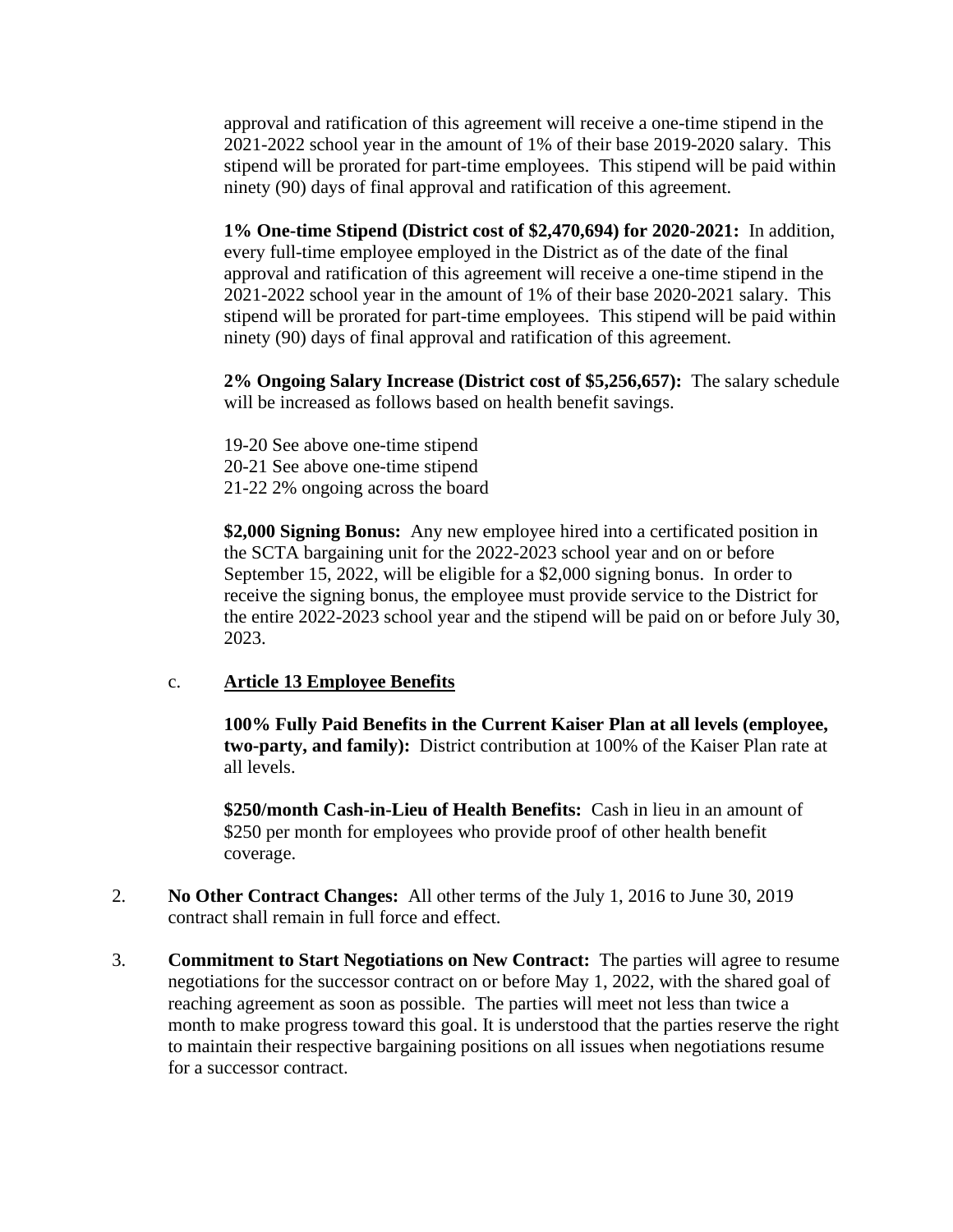**Creation of Working Group to Discuss Changes to Article 8 and Academic Calendar to Address Impediments, Including Timelines, to Filling Vacancies:** The District proposes that the District and SCTA immediately convene a working group of the bargaining table with three representatives from the District and three representatives from SCTA to review the school calendar and Article 8, Vacancies and Transfers, to address impediments to filling vacancies and staffing our schools.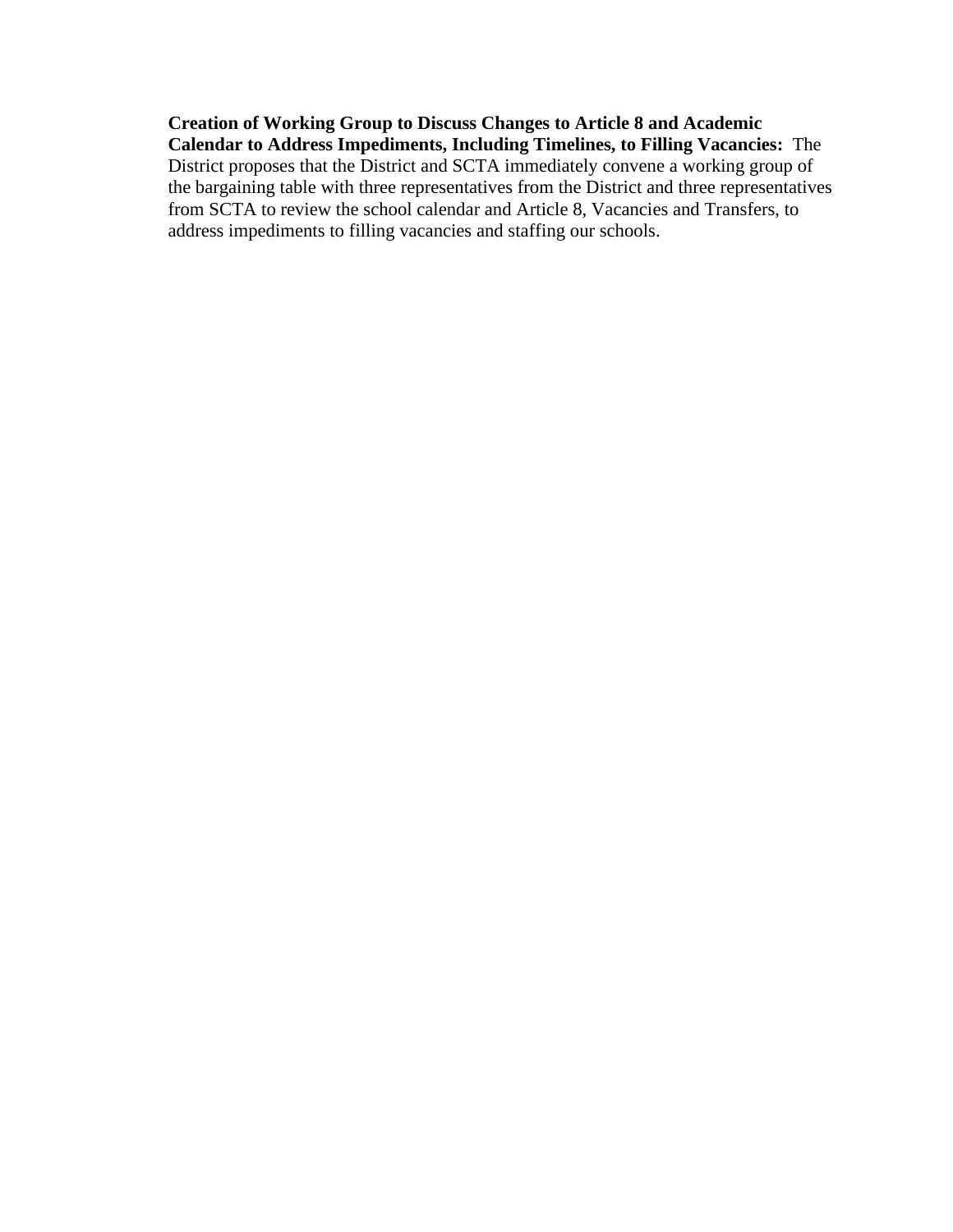# **Sacramento City Unified School District Proposal to the Sacramento City Teachers Association 2021-2022 COVID and Reopening Negotiations**

# **March 21, 2022**

In an effort to reach agreement and complete COVID and reopening negotiations and attempting to follow the Fact-Finding Panel Chair's recommendations to the maximum extent possible and where not otherwise addressed in the Collective Bargaining Agreement for the remainder of the 2021-2022 school year, the District proposes the following:

### **1. Health and Safety**

The District proposes to follow the guidance and requirements of the California Department of Public Health (CDPH) related to COVID-19 mitigation in schools, as those requirements may change over time. The District also proposes the establishment of a District/SCTA Health and Safety Committee consisting of an equal number of District and SCTA representatives, with a maximum of three representative for each party. The District proposes that each party share with the other the names of their respective representatives to the Committee by April 1, 2022 and that the Committee convene for its first meeting on or before April 22, 2022.

### **2. Continuity of Learning/Short-Term Independent Study**

The District proposes that for the remainder of the 2021-2022 school year and effective with the date of final approval and ratification of this agreement, teachers who are required to quarantine for COVID-19 related reasons may volunteer to provide instruction remotely via Zoom to students in the classroom while those students are supervised by a substitute and that such teachers be compensated for the additional time needed to prepare for such Zoom instruction.

# **3. Long-Term Independent Study**

The District proposes that for the remainder of the 2021-2022 school year, independent study teachers continue to implement the requirements of Assembly Bill 130.

The District proposes that for the remainder of the 2021-2022 school year, teachers with regular classroom assignments may volunteer to work with independent study students. Teachers who volunteer may be assigned up to ten independent study students and receive their per diem compensation for up to eight hours a week. Volunteers would be selected by seniority, with the numbers based on District need. The eight hours of instruction per week would include five hours of direct instruction and three hours of preparation time.

The District proposes that teachers who are assigned to the independent study may return to their home school or a comparable teaching assignment if their position is not